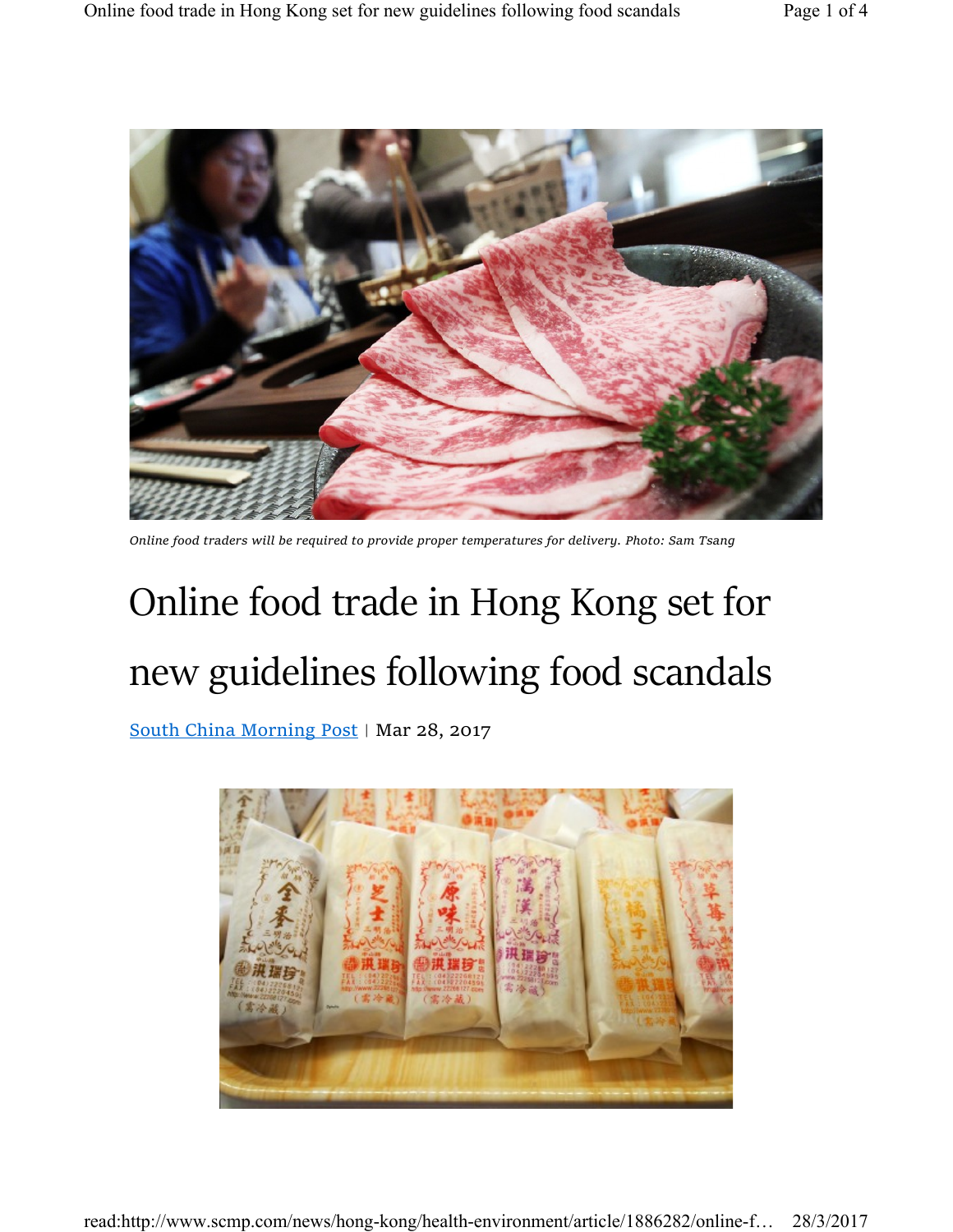

Health & EnvironmentFluffy, delicious and a food safety hazard: The Taiwanese sandwich craze that put 46 Hongkongers in hospital4 Aug 2015

Health & EnvironmentHong Kong reports more food poisoning cases linked to Horng Ryen Jen sandwiches from Taiwan 6 Aug 2015



Health & EnvironmentHong Kong bans Taiwanese Horng Ryen Jen sandwiches after 46 people fall sick in food safety scare19 Sep 2015

Online food traders will be required to display licences on their websites and ensure the proper temperature during delivery, under new guidelines announced yesterday that are seen as a reaction to several food scandals this year.

Health secretary Dr Ko Wing-man told the Legislative Council the measures will come into force in the first quarter of next year.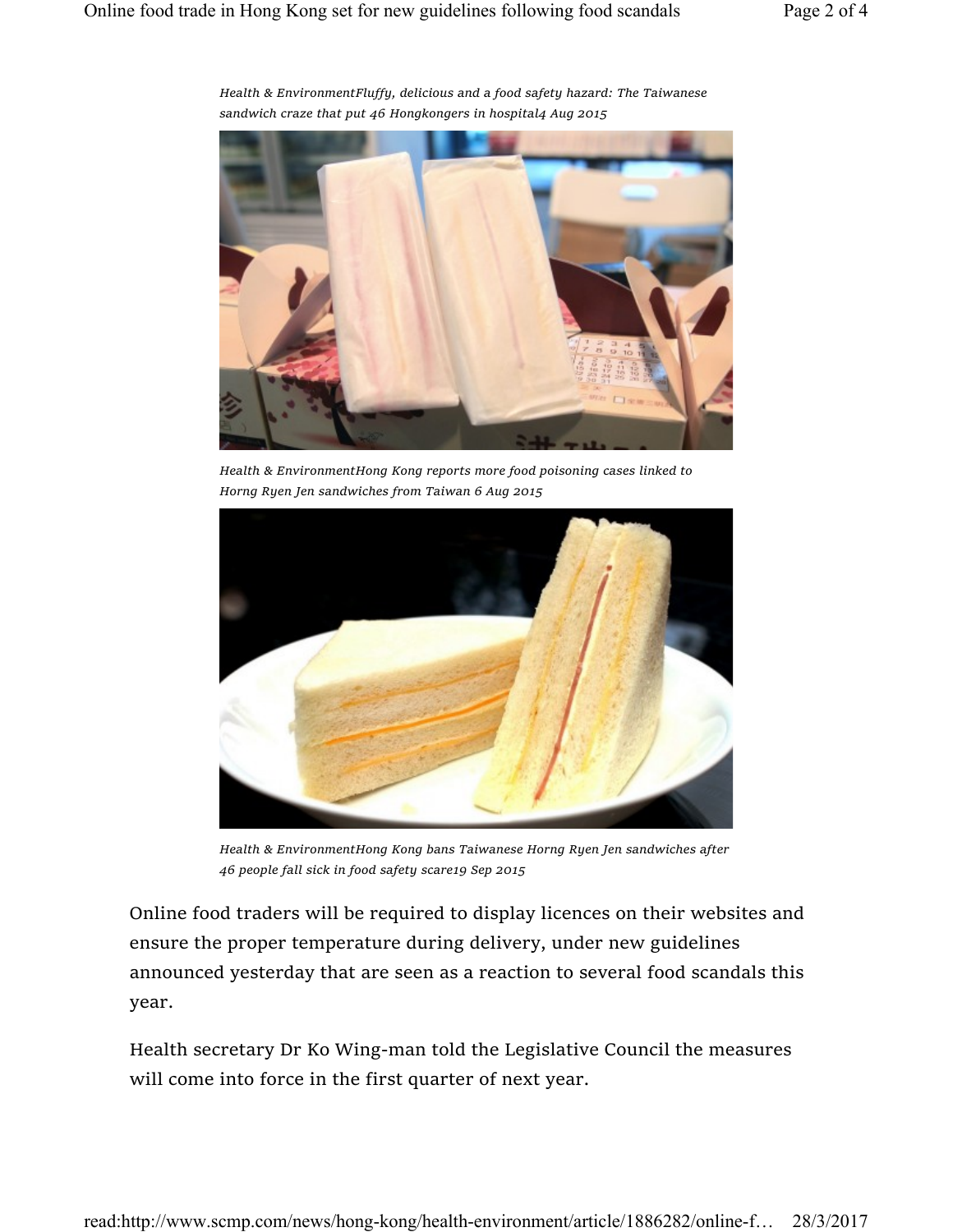For operators selling produce categorised as "restricted" without a physical premise, the Food and Environmental Hygiene Department will require them to display their food licence or permit numbers, as well as a business address on all websites and publicity materials.

They will also be required to maintain proper storage temperature of food at all times during delivery. Chilled meat must be kept at 0 degrees Celsius or below, while sashimi must be kept between 0 and 4 degrees.

The same requirements will also apply to premises with food business licences that sell online.

While the measures will cover all licences issued from early next year onwards, they will also be applied to existing licences when they come up for renewal.

According to present legislation, anyone involved in preparation of food for sale must obtain a food factory licence.

As of mid-November, the Centre for Food Safety had taken over 1,300 food samples sold online for testing. All were found satisfactory.



Some Hong Kong people fell ill after eating sandwiches from popular Taiwanese brand Horng Ryen Jen.